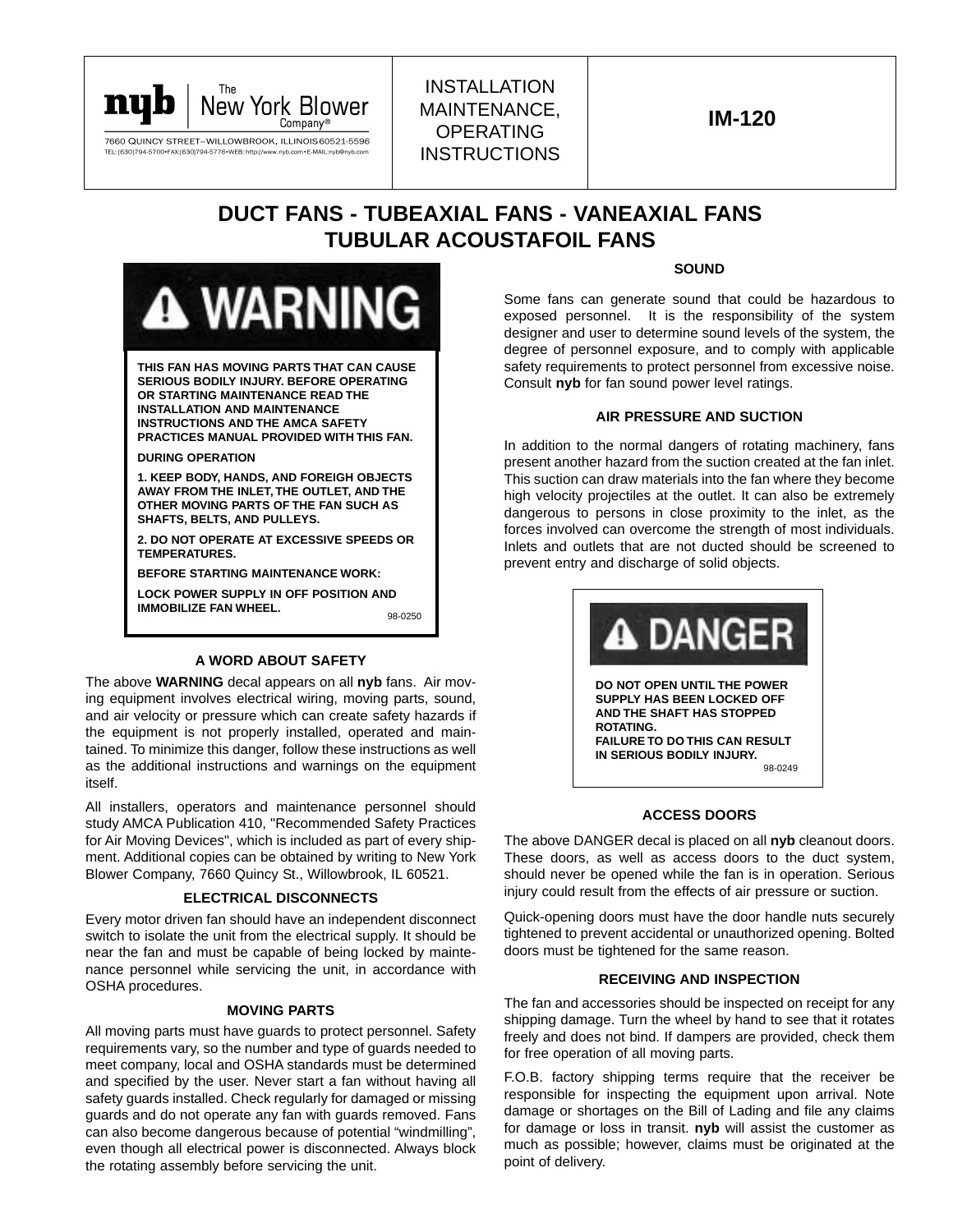#### **HANDLING AND STORAGE**

Fans should be lifted by the base, mounting supports, or lifting eyes only. Never lift a fan by the wheel, shaft, motor, motor bracket, housing inlet, outlet, or any fan part not designed for lifting. A spreader should be used to avoid damage.

Whenever possible, fans and accessories should be stored in a clean, dry location to prevent rust and corrosion of steel components. If outdoor storage is necessary, protection should be provided. Cover the inlet and outlet to prevent the accumulation of dirt and moisture. Cover motors with waterproof material. Refer to the bearing section for further instructions.

**Check dampers for free operation and lubricate moving parts prior to storage. Inspect the stored unit periodically. Rotate the wheel by hand every two weeks to redistribute grease on internal bearing parts.**

# **FAN INSTALLATION**

**nyb** wheels are dynamically balanced when fabricated. Fully assembled fans are test run at operating speeds to check the entire assembly for conformance to **nyb** vibration limits. Nevertheless, all units must be adequately supported for smooth operation. **Ductwork or stacks should be independently supported as excess weight may distort the fan housing and cause contact between moving parts.** Where vibration isolators are used, consult the **nyb** certified drawing for proper location and adjustment. Access panels should be provided in the work immediately adjacent to the fan inlet and outlet to facilitate inspection and maintenance of internal parts.

#### **Slab-Mounted Units**

A correctly designed and level concrete foundation provides the best means of installing floor-mounted fans. The mass of the base must maintain the fan/driver alignment, absorb normal vibration, and resist lateral loads. The overall dimensions of the concrete base should extend at least six inches beyond the base of the fan. The weight of the slab should be two to three times the weight of the rotating assembly, including the motor. The foundation requires firmly anchored fasteners such as the anchor bolts shown in Figure 1. Anchor bolts should be one standard size smaller than bolt hole diameter shown on sales drawings. Hammer-drilled expansion fasteners can be used in less demanding applications.

Move the fan to the mounting location and lower it over the anchor bolts. Shim and grout as required to level the fan. Fasten the fan securely.

## **Elevated Units**

When an elevated or suspended structural steel platform is used, it must have sufficient bracing to support the unit load and prevent side sway. The platform should be of welded construction to maintain permanent alignment of all members.

#### **Duct Mounted Units**

Duct mounted units may be mounted directly to the duct system in any position provided the supporting duct is structurally adequate. Mount the fan to the duct with the appropriate bolts.

# **Roof Mounted Units**

Before mounting roof mounted units, the curb must be prepared. For details, see Figure 2.

Move the roof mounted fan to its mounting location and lower it over the curb. Tap the curb cap until the unit rests flat on the curb. Using 3/8" lag screws with neoprene washers and flat washers, anchor the unit to the curb.

Guy wire bracing must be provided when necessary on large roof mounted units to prevent side sway.



**Figure 1**



Tubular AcoustaFoil Fans: Sizes 12  $q22 - 41/2$ ", 24  $q49 - 5$ ", 54 g73 - 6" Duct, Tubeaxial, and Vaneaxial Fans: Sizes 12 q27 - 41/2", 32 g60 - 5"

## **V-BELT DRIVE**

# **Installation**

- 1. Remove all foreign material from the fan and motor shafts. Coat shafts with machine oil for easier mounting.
- 2. Check sheaves bores and bushings for nicks or burrs and mount sheaves on shaft. Avoid using force. If resistance is encountered, lightly polish the shaft with emery cloth until the sheave slides on freely. Leave the bushing bolts loose for alignment.
- 3. Adjust the motor on its base to a position closest to the fan shaft. Install belts by working each one over the sheave grooves until all are in position. Never pry the belts into place. On **nyb** packaged fans, sufficient motor adjustment is provided for easy installation of the proper size belts.
- 4. Adjust sheaves so that the sheave faces are in the same plane. Check this by placing a straightedge across the face of the sheaves. Any gap between the edge and sheave faces indicates misalignment. IMPORTANT: This method is only valid when the width of the surface between the belt edge and the sheave face is the same for both sheaves. When they are not equal, or when using adjustable-pitch sheaves, adjust so that all belts have approximately equal tension. Both shafts should be at the right angles to the center belt. Tighten the tapered bushing bolts sequentially so that equal torque is applied to each.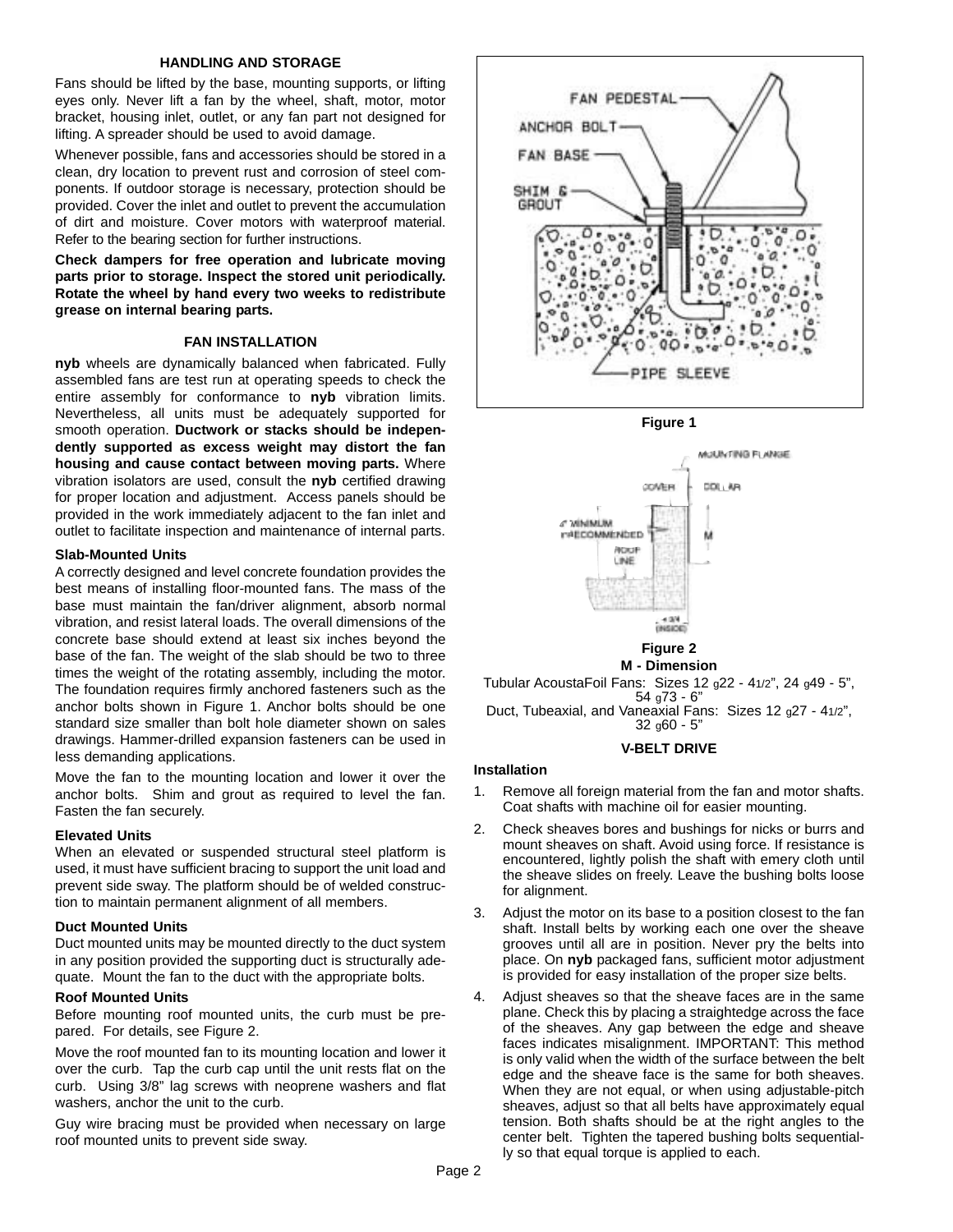# **Belt Tensioning**

- 1. Check belt tension with a tensioning gage and adjust using the positive screw adjustment feature. Excess tension shortens bearing life while insufficient tension shortens belt life, can reduce fan performance and may cause vibration. The lowest allowable tension is that which prevents slippage under full load. Belts may slip during start-up, but slipping should stop as soon as the fan reaches full speed. For more precise tensioning methods, consult the drive manufacturer's literature.
- 2. Recheck setscrews, rotate the drive by hand and check for rubbing. Complete the installation by installing the belt guard.
- 3. Belts tend to stretch somewhat after installation. Recheck tension after several days of operation. Check sheave alignment as well as setscrew and/or bushing bolt tightness.

#### **START-UP**

Safe operation and maintenance includes the selection and use of appropriate safety accessories for the specific installation. This is the responsibility of the system designer and requires consideration of equipment location and accessibility as well as adjacent components. All safety accessories must be installed properly prior to start-up.

Safe operating speed is a function of system temperature and wheel design. Do not under any circumstances exceed the maximum safe fan speed published in the **nyb** bulletin, which is available from your **nyb** field sales representative.

## **Procedure**

- 1. If the drive components are not supplied by **nyb**, verify with the manufacturer that the motor's starting torque is adequate for the speed and inertia of the fan.
- 2. Inspect the installation prior to starting the fan. Check for any loose items or debris that could be drawn into the fan or dislodged by the fan discharge. Check the interior of the fan as well. Turn the wheel by hand to check for binding.
- 3. Check drive installation and belt tension.
- 4. Check the tightness of all setscrews, nuts and bolts. When furnished, tighten hub setscrews with the wheel oriented so that the setscrew is positioned underneath the shaft.
- 5. Install all remaining safety devices and guards. Verify that the supply voltage is correct and wire the motor. "Bump" the starter to check for proper wheel rotation.
- 6. Use extreme caution when testing the fan with ducting disconnected. Apply power and check for unusual sounds or excessive vibration. If either exists, see the section on Common Fan Problems. To avoid motor overload, do not run the fan for more than a few seconds if ductwork is not fully installed. On larger fans, normal operating speed may not be atttained without motor overload unless ductwork is attached. Check for correct fan speed and complete the installation. Ductwork and guards must be fully installed for safety.
- 7. Setscrews should be rechecked after a few minutes, eight hours and two weeks of operation (see Tables 1 & 2 for correct tightening torques).

**NOTE: Shut the fan down immediately if there is any sudden increase in fan vibration.**



# **Table 1 - WHEEL SETSCREW TORQUES**

| <b>Setscrew Size</b> | <b>Carbon Steel Setscrew Torque*</b> |         |  |  |
|----------------------|--------------------------------------|---------|--|--|
| Diameter (in.)       | lb.-in.                              | lb.-ft. |  |  |
| 1/4                  | 75                                   | 6.2     |  |  |
| 5/16                 | 144                                  | 12      |  |  |
| 3/8                  | 252                                  | 21      |  |  |
| 7/16                 | 396                                  | 33      |  |  |
| 1/2                  | 600                                  | 50      |  |  |
| 5/8                  | 1164                                 | 97      |  |  |
| 3/4                  | 2016                                 | 168     |  |  |
| 7/8                  | 3204                                 | 267     |  |  |
|                      | 4800                                 | 400     |  |  |

**\* Stainless Steel setscrews are not hardened and should not be tightened to more than 1/2 the values shown.**

| Table 2 - BEARING SETSCREW TORQUE, Ib.-in. |  |  |  |
|--------------------------------------------|--|--|--|
|--------------------------------------------|--|--|--|

| <b>Setscrew</b> | <b>Manufacturer</b> |                   |            |               |       |  |  |
|-----------------|---------------------|-------------------|------------|---------------|-------|--|--|
| <b>Diameter</b> | <b>Link-Belt</b>    | <b>Sealmaster</b> | <b>SKF</b> | <b>McGill</b> | Dodge |  |  |
| #10             | 40                  |                   | 35         | 35            |       |  |  |
| 1/4             | 90                  | 65                | 50         | 85            |       |  |  |
| 5/16            | 185                 | 125               | 165        | 165           | 160   |  |  |
| 3/8             | 325                 | 230               | 290        | 290           | 275   |  |  |
| 7/16            | 460                 | 350               | 350        |               |       |  |  |
| 1/2             | 680                 | 500               | 620        |               | 600   |  |  |
| 5/8             | 1350                | 1100              | 1325       |               | 1200  |  |  |
| 3/4             | 2350                |                   |            |               | 2000  |  |  |

#### **FAN MAINTENANCE**

**nyb** fans are manufactured to high standards with quality materials and components. Proper maintenance will ensure a long and trouble-free service life.

**Do not attempt any maintenance on a fan unless the electrical supply has been completely disconnected and locked.** In many cases, a fan can windmill despite removal of all electrical power. The rotating assembly should be blocked securely before attempting maintenance of any kind.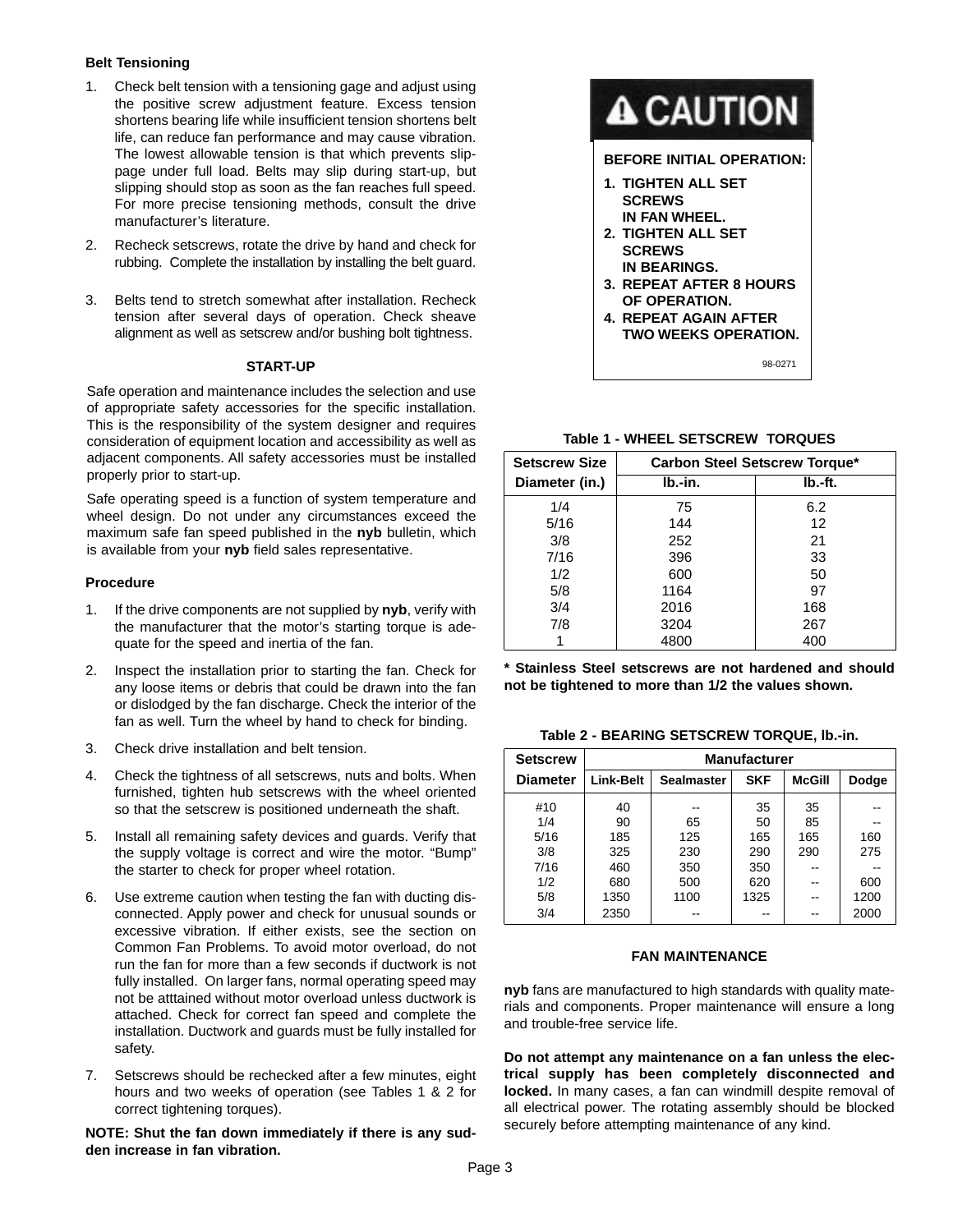The key to good fan maintenance is regular and systematic inspection of all fan parts. Inspection frequency is determined by the severity of the application and local conditions. Strict adherence to an inspection schedule is essential.

Regular fan maintenance should include the following:

- 1. Check the fan wheel for any wear or corrosion, as either can cause catastrophic failures. Check also for the buildup of material which can cause unbalance resulting in vibration, bearing wear and serious safety hazards. Clean or replace the wheel as required.
- 2. Check the V-belt drive for proper alignment and tension (see section on V-belt drives). If belts are worn, replace them as a set, matched to within manufacturer's tolerances.
- 3. Lubricate the bearings, but do not over lubricate (see the bearing section for detailed specifications).
- 4. Ceramic-felt shaft seals require no maintenance, although worn seals should be replaced. When lip-type shaft seals are provided, lubricate them with "NEVER-SEEZ" or other anti-seize compound.
- 5. During any routine maintenance, all setscrews and bolts should be checked for tightness. See the table for correct torques.
- 6. When installing a new Tubular AcoustaFoil wheel or inlet cone, the proper wheel-to-inlet cone clearance must be maintained (see Figure 3 for correct full-width wheel dimensions).

# **BEARINGS**

## **Storage**

Any stored bearing can be damaged by condensation caused by temperature variations. Therefore, **nyb** fan bearings are filled with grease at the factory to exclude air and moisture. Such protection is adequate for shipment and subsequent immediate installation.

**For long term or outdoor storage, mounted bearings should be regreased. Rotate the fan wheel by hand at least every two weeks to redistribute grease on internal bearing parts. Each month the bearings should be purged with new grease to remove condensation, since even a filled bearing can accumulate moisture. Use caution when purging, as excessive pressure can damage the seals. Rotate the shaft while slowly adding grease.**

## **Operation**

Check the setscrew torque before start-up (see table for correct values). Since bearings are completely filled with grease at the factory, they may run at an elevated temperature during initial operation. Surface temperatures may reach 180°F. and grease may bleed from the bearing seals. This is normal and no attempt should be made to replace lost grease. Bearing surface temperatures will decrease when the internal grease quantity reaches a normal operating level. Relubrication should follow the recommended schedule.

# **FULL WIDTH TUBULAR ACOUSTAFOIL FAN WHEEL-CONE CLEARANCES**

**(contact nyb for partial width dimensions)**



**Figure 3**

| .               |               |    |               |  |  |  |  |  |
|-----------------|---------------|----|---------------|--|--|--|--|--|
| <b>Fan Size</b> | "A" Dimension |    | "A" Dimension |  |  |  |  |  |
| 12              | 41/2          | 36 | 133/8         |  |  |  |  |  |
| 15              | 51/2          | 40 | 143/4         |  |  |  |  |  |
| 18              |               | 44 | 161/4         |  |  |  |  |  |
| 22              | 81/4          | 49 | 177/8         |  |  |  |  |  |
| 24              | 91/4          | 54 | 193/4         |  |  |  |  |  |
| 27              | 101/8         | 60 | 213/4         |  |  |  |  |  |
| 30              | 111/4         | 66 | 24            |  |  |  |  |  |
| 33              | 121/4         | 73 | 261/2         |  |  |  |  |  |

#### **Lubrication**

Use the table for relubrication scheduling according to operating speed and shaft diameter. Bearings should be lubricated with a premium quality lithium-based grease conforming to NLGI Grade 2. Examples are:

| Mobil   |   | Mobilith AW2 |
|---------|---|--------------|
| Texaco  | - | Premium RB   |
| Chevron | - | Amolith #2   |
| Shell   |   | Alvania #2   |

These greases are for bearing surface temperatures of 40°F. to 180°F. For surface temperatures of 181°F. to 230°F. use Mobilith SHC220.

Do not use "high temperature" greases, as many are not formulated to be compatible with fan bearings.

Add grease to the bearing while running the fan or rotating the shaft by hand. Be sure all guards are in place if lubrication is performed while the fan is operating. Add just enough grease to cause a slight purging at the seals. Except on split pillowblocks. Completely filled bearings will run hotter until a sufficient amount of grease is purged out of the seals.

Split pillowblock bearings (Link-Belt P-LB6800 & P-LB6900, SKF SAF 22500, Dodge SAF-XT) should be cleaned and repacked at approximately every eighth lubrication interval. This requires removal of the bearing cap. Clean out old grease and repack the bearing with fresh grease. Pack the bearing fully and fill the housing reservoir to the bottom of the shaft on both sides of the bearing. Replace the bearing cap, being careful not to mix caps as they are not interchangeable from one bearing Page 4 to another. Do not over lubricate.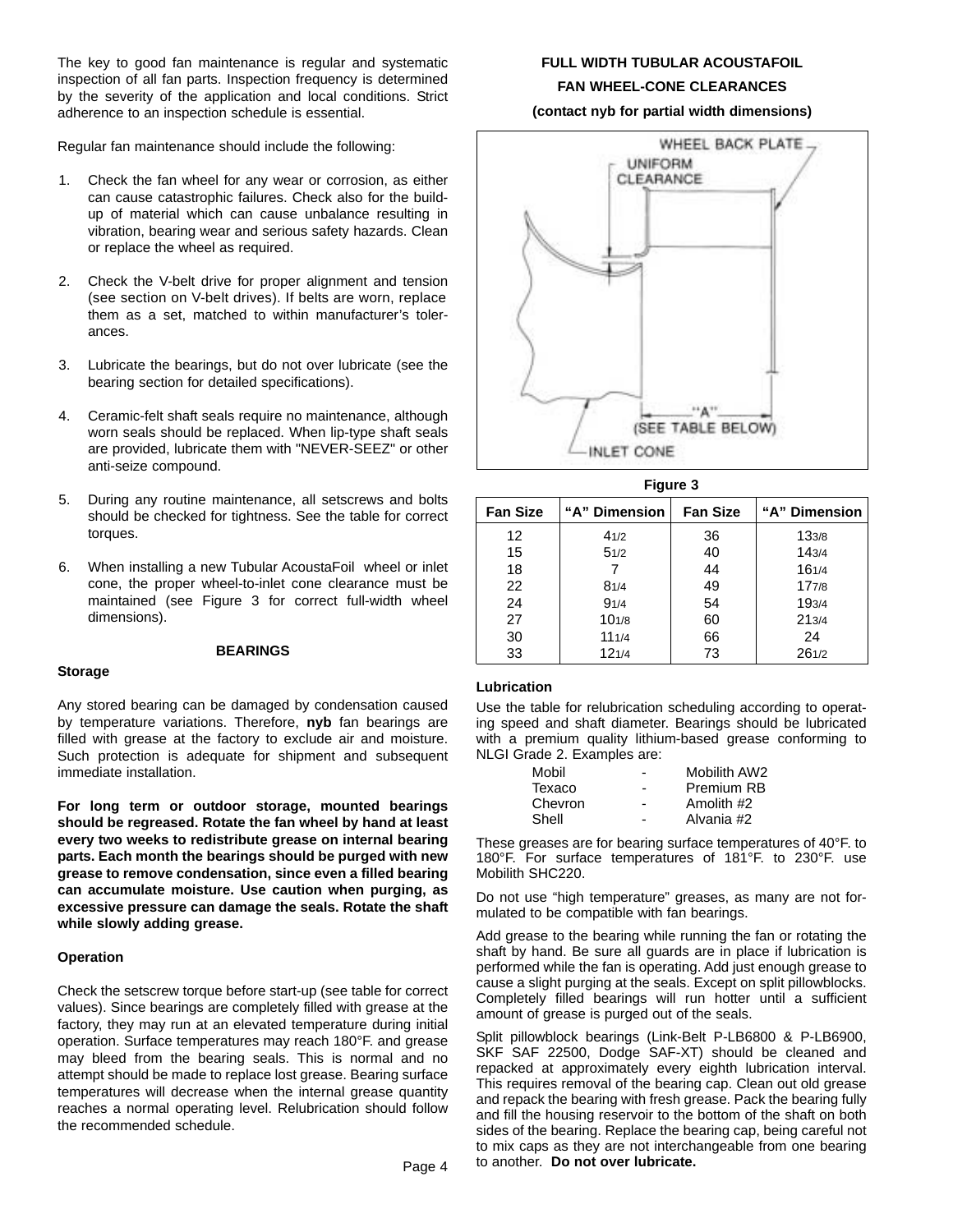#### **BEARING LUBRICATION INTERVAL (months)**

|                            |              | `<br>.,<br><b>RPM</b>     |                         |                         |                         |              |                     |                        |                                                                                  |           |
|----------------------------|--------------|---------------------------|-------------------------|-------------------------|-------------------------|--------------|---------------------|------------------------|----------------------------------------------------------------------------------|-----------|
| <b>Shaft</b>               | $1 - 500$    | 501-1000                  | 1001-1500               | 1501-2000               | 2001-2500               | 2501-3000    | 3001-3500           | 3501-4000              | 4001-4500                                                                        | 4501-5000 |
| 1                          | 6            | 6                         | $5-6$                   | $5-6$                   | $4 - 6$                 | $4 - 6$      | $3 - 4$             | $3 - 4$                | $\mathbf{2}$                                                                     | 2         |
| 13/16<br>thru<br>1 7/16    | 6<br>6       | 6<br>4                    | $5-6$<br>4              | $4 - 6$<br>$\mathbf{2}$ | $4 - 6$<br>$\mathbf{2}$ | $3 - 5$      | $2 - 4$<br>1        | $2 - 4$                | $1 - 2$                                                                          | 1<br>1/2  |
| 1 11/16<br>thru<br>1 15/16 | 6<br>6       | 6<br>4                    | $4 - 6$<br>$\mathbf{2}$ | $4 - 6$<br>1            | $2 - 4$<br>1            | $2 - 4$<br>1 | $\mathbf{2}$<br>1/2 | $1 - 2$<br>1/2         |                                                                                  |           |
| 2 3/16                     | 6<br>6       | $5-6$<br>4                | $4 - 6$<br>$\mathbf{2}$ | $3 - 4$                 | $2 - 4$<br>1            |              |                     |                        |                                                                                  |           |
| 2 7/16                     | 6<br>4       | $4 - 6$<br>$\mathbf{2}$   | $4 - 6$                 | $3 - 4$                 |                         |              |                     |                        | <b>Ball Bearings &amp; Split Pillowblock</b><br><b>Spherical Roller Bearings</b> |           |
| 2 11/16<br>&<br>2 15/16    | $5-6$<br>4   | $4 - 6$<br>$\overline{2}$ | $2 - 4$<br>1            | $\mathbf{2}$<br>1       |                         |              |                     |                        |                                                                                  |           |
| 37/16<br>thru<br>4 3/16    | $4 - 6$<br>4 | $3 - 5$<br>$\mathbf{2}$   | $2 - 4$<br>1            |                         |                         |              |                     | <b>Roller Bearings</b> | Non-Split Pillowblock Spherical                                                  |           |

# **NOTE:**

- **1. These are general recommendations only; specific manufacturer's recommendations may vary slightly.**
- **2. Assumes clean environment, -20°F. to 120°F. a. Consult The New York Blower Company for operation below -20°F. ambient.**
- **b. Ambient temperatures greater than 120°F. will shorten bearing life.**
- **c. Under extremely dirty conditions, lubricate more frequently.**
- **3. Assumes horizontal mounting configuration. For vertically mounted applications, lubricate twice as frequently.**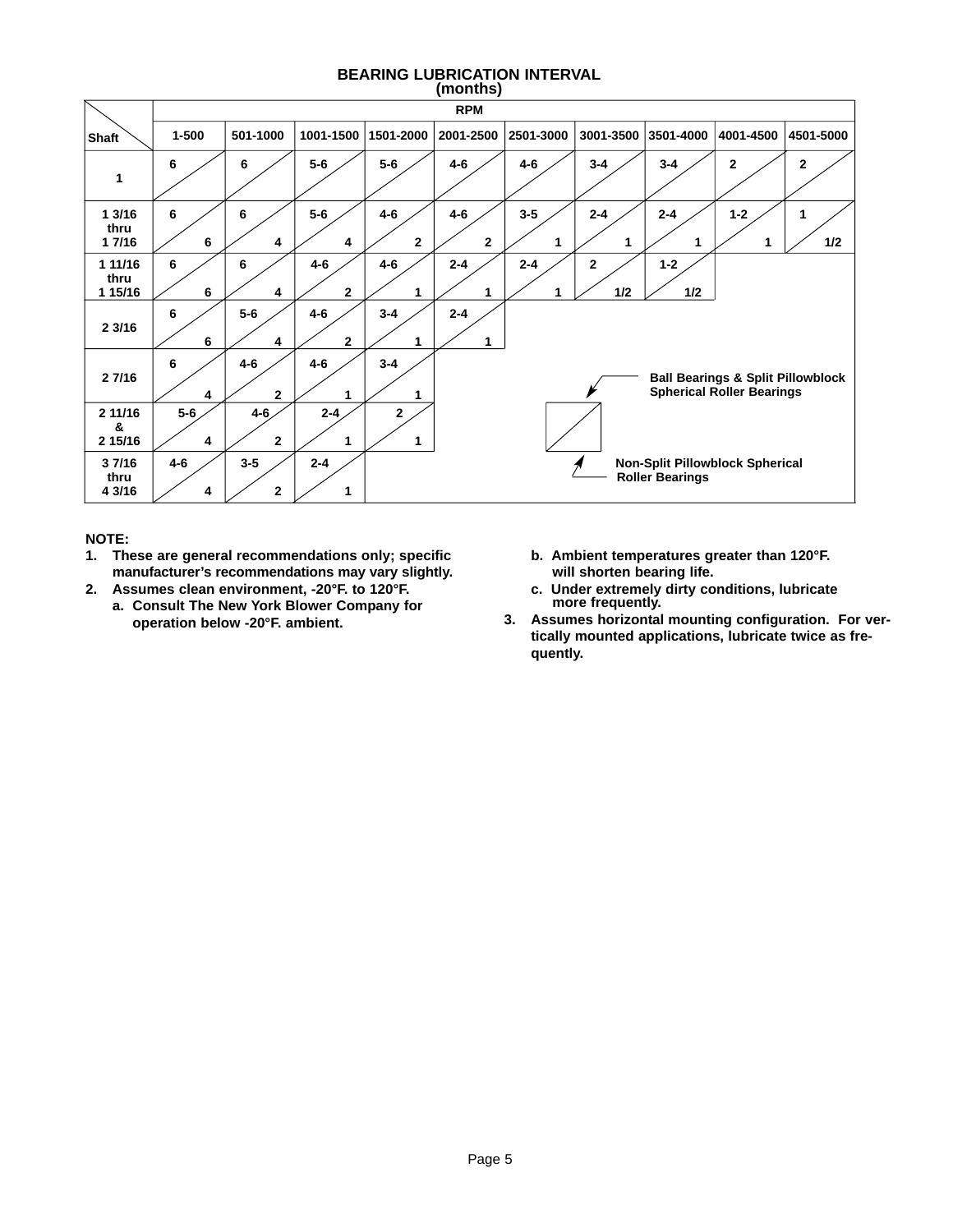# **Excessive Vibration**

A common complaint regarding industrial fans is "excessive vibration". **nyb** is careful to ensure that each unit is precisely balanced prior to shipment; however, there are many other causes of vibration including:

- 1. Loose mounting bolts, setscrews, bearings or couplings.
- 2. Misalignment or excessive wear of couplings or bearings.
- 3. Misaligned or unbalanced motor.
- 4. Bent shaft due to mishandling or material impact.
- 5. Accumulation of foreign material on the wheel.
- 6. Excessive wear or erosion of the wheel.
- 7. Excessive system pressure or restriction of airflow due to closed dampers.
- 8. Inadequate structural support, mounting procedures or materials.
- 9. Externally transmitted vibration.

#### **Inadequate Performance**

- 1. Incorrect testing procedures or calculations.
- 2. Fan running too slowly.
- 3. Fan wheel rotating in wrong direction or installed backwards on shaft.
- 4. Wheel not properly centered relative to inlet cone.
- 5. Damaged or incorrectly installed cut off sheet or diverter.
- 6. Poor system design, closed dampers, air leaks, clogged filters, or coils.
- 7. Obstructions or sharp elbows near inlets.
- 8. Sharp deflection of airstream at fan outlet.

#### **Excessive Noise**

- 1. Fan operating near "stall" due to incorrect system design or installation.
- 2. Vibration originating elsewhere in the system.
- 3. System resonance or pulsation.
- 4. Improper location or orientation of fan intake and discharge.
- 5. Inadequate or faulty design of supporting structures.
- 6. Nearby sound reflecting surfaces.
- 7. Loose accessories or components.
- 8. Loose drive belts.
- 9. Worn bearings.

# **Premature Component Failure**

- 1. Prolonged or major vibration.
- 2. Inadequate or improper maintenance.
- 3. Abrasive or corrosive elements in the airstream or surrounding environment.
- 4. Misalignment or physical damage to rotating components or bearings.
- 5. Bearing failure from incorrect or contaminated lubricant or grounding through the bearings while arc welding.
- 6. Excessive fan speed.
- 7. Extreme ambient or airstream temperatures.
- 8. Improper belt tension.
- 9. Improper tightening of wheel setscrews.

#### **REPLACEMENT PARTS**

It is recommended that only factory-supplied replacement parts be used. **nyb** fan parts are built to be fully compatible with the original fan, using specific alloys and tolerances. These parts carry a standard **nyb** warranty.

When ordering replacement parts, specify the part name, **nyb** shop and control number, fan size, type, rotation (viewed from drive end), arrangement and bearing size or bore. Most of this information is on the metal nameplate attached to the fan base.

For assistance in selecting replacement parts, contact your local **nyb** representative or visit: http://www.nyb.com.

Example: Part required: Wheel

Shop/control number: B-10106-100 Fan description: Size 66 Tubular AcoustaFoil Rotation: Clockwise Arrangement: 9M Suggested replacement parts include:

Wheel **Component parts: Damper** Shaft Motor Communication and Motor **Bearings** Shaft Seal **Sheaves** 

# **LIMITED PRODUCT WARRANTY**

V-Belts

All products are warranted by **nyb** to be free from defects in materials and workmanship for a period of one (1) year after shipment from its plant, provided buyer demonstrates to satisfaction of **nyb** that the product was properly installed and maintained in accordance with **nyb**'s instructions and recommendations and that it was used under normal operating conditions.

This warranty is limited to the replacing and/or repairing by **nyb** of any part or parts which have been returned to **nyb** with **nyb**'s written authorization and which in **nyb**'s opinion are defective. Parts not manufactured by **nyb** but installed by **nyb** in equipment sold to the buyer shall carry the original manufacturer's warranty only. All transportation charges and any and all sales and use taxes, duties, imports or excises for such part or parts shall be paid for by the buyer. **nyb** shall have the sole right to determine whether defective parts shall be repaired or replaced.

This warranty does not cover any customer labor charges for replacement of parts, adjustments or repairs, or any other work unless such charges shall be assumed or authorized in advance, in writing, by **nyb**.

This warranty does not cover any product which, in the judgement of **nyb**, has been subject to misuse or neglect, or which has been repaired or altered outside **nyb**'s plant in any way which may have impaired its safety, operation or efficiency, or any product which has been subject to accident.

This warranty shall be null and void if any part not manufactured or supplied by **nyb** for use in any of its products shall have been substituted and used in place of a part manufactured or supplied by **nyb** for such use.

There are no warranties, other than those appearing on the acknowledgement form **INCLUDING NO WARRANTY OF MERCHANTABILITY OR FITNESS FOR A PARTICULAR PURPOSE**, given in connection with the sale of the goods sold hereunder. The buyer agrees that his sole and exclusive remedy, and the limit of **nyb**'s liability for loss from any cause whatsoever, shall be the purchase price of the goods sold hereunder for which a claim is made.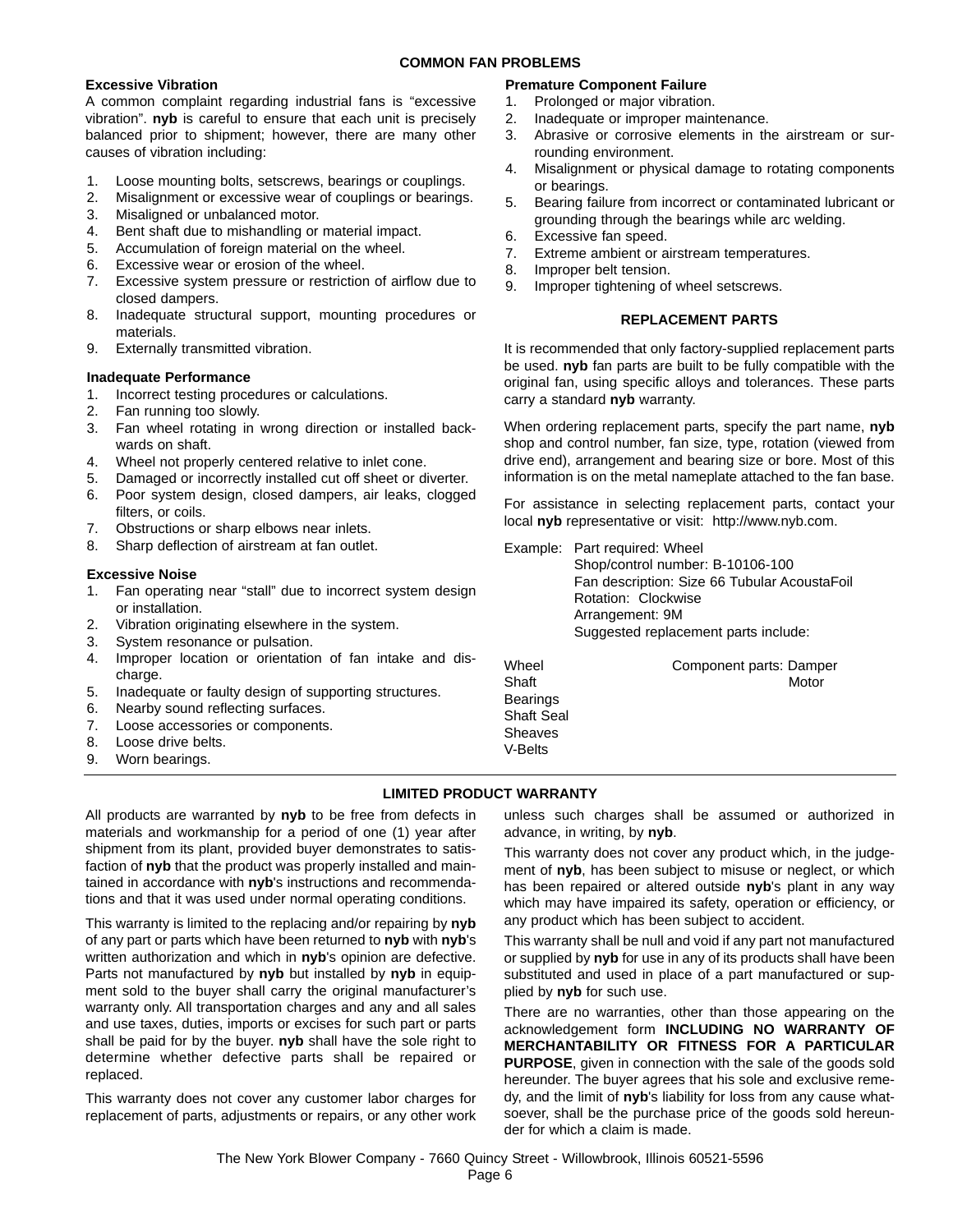